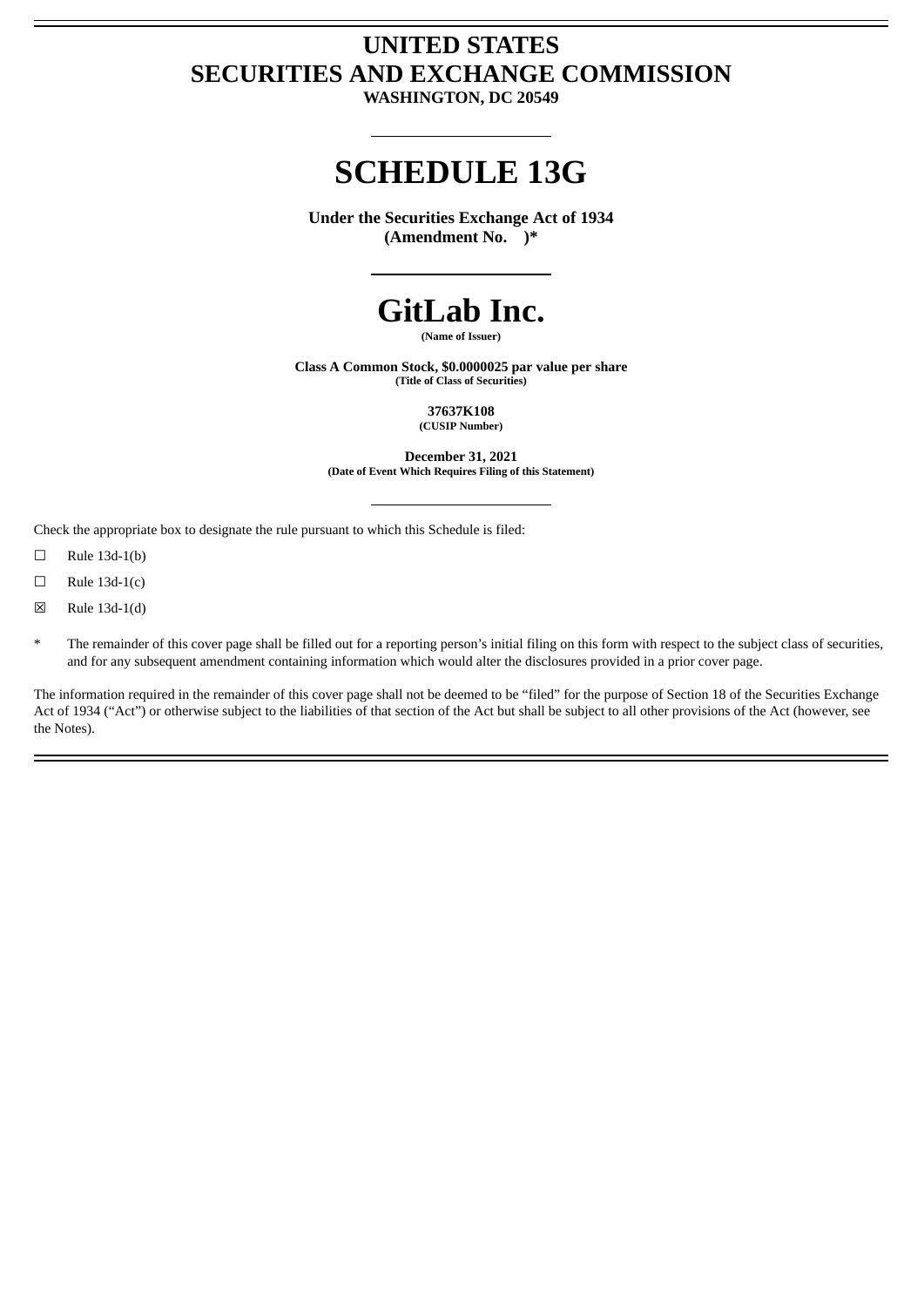| $\mathbf{1}$   | NAMES OF REPORTING PERSONS                                                                               |   |                                                                                                                                                          |  |  |  |  |  |
|----------------|----------------------------------------------------------------------------------------------------------|---|----------------------------------------------------------------------------------------------------------------------------------------------------------|--|--|--|--|--|
|                |                                                                                                          |   |                                                                                                                                                          |  |  |  |  |  |
| $\overline{2}$ | Khosla Ventures Seed C, L.P.                                                                             |   |                                                                                                                                                          |  |  |  |  |  |
|                | CHECK THE APPROPRIATE BOX IF A MEMBER OF A GROUP (SEE INSTRUCTIONS)<br>(a) $\Box$<br>(b) $\boxtimes$ (1) |   |                                                                                                                                                          |  |  |  |  |  |
|                |                                                                                                          |   |                                                                                                                                                          |  |  |  |  |  |
| 3              | <b>SEC USE ONLY</b>                                                                                      |   |                                                                                                                                                          |  |  |  |  |  |
|                |                                                                                                          |   |                                                                                                                                                          |  |  |  |  |  |
| $\overline{4}$ |                                                                                                          |   | CITIZENSHIP OR PLACE OF ORGANIZATION                                                                                                                     |  |  |  |  |  |
|                |                                                                                                          |   |                                                                                                                                                          |  |  |  |  |  |
|                |                                                                                                          |   | Delaware, United States of America                                                                                                                       |  |  |  |  |  |
|                |                                                                                                          | 5 | <b>SOLE VOTING POWER</b>                                                                                                                                 |  |  |  |  |  |
|                |                                                                                                          |   |                                                                                                                                                          |  |  |  |  |  |
|                | <b>NUMBER OF</b>                                                                                         | 6 | $\overline{0}$<br><b>SHARED VOTING POWER</b>                                                                                                             |  |  |  |  |  |
|                | <b>SHARES</b>                                                                                            |   |                                                                                                                                                          |  |  |  |  |  |
|                | <b>BENEFICIALLY</b><br><b>OWNED BY</b>                                                                   |   | 14,349,948 (2)                                                                                                                                           |  |  |  |  |  |
|                | <b>EACH</b>                                                                                              | 7 | <b>SOLE DISPOSITIVE POWER</b>                                                                                                                            |  |  |  |  |  |
|                | <b>REPORTING</b>                                                                                         |   |                                                                                                                                                          |  |  |  |  |  |
|                | <b>PERSON</b>                                                                                            |   | $\overline{0}$                                                                                                                                           |  |  |  |  |  |
|                | WITH:                                                                                                    |   | SHARED DISPOSITIVE POWER                                                                                                                                 |  |  |  |  |  |
|                |                                                                                                          |   |                                                                                                                                                          |  |  |  |  |  |
|                | 14,349,948 (2)                                                                                           |   |                                                                                                                                                          |  |  |  |  |  |
|                | AGGREGATE AMOUNT BENEFICIALLY OWNED BY EACH REPORTING PERSON<br>9                                        |   |                                                                                                                                                          |  |  |  |  |  |
|                | 14,349,948 (2)                                                                                           |   |                                                                                                                                                          |  |  |  |  |  |
| 10             | CHECK IF THE AGGREGATE AMOUNT IN ROW (9) EXCLUDES CERTAIN SHARES (SEE INSTRUCTIONS)                      |   |                                                                                                                                                          |  |  |  |  |  |
|                |                                                                                                          |   |                                                                                                                                                          |  |  |  |  |  |
|                | $\Box$                                                                                                   |   |                                                                                                                                                          |  |  |  |  |  |
| 11             | PERCENT OF CLASS REPRESENTED BY AMOUNT IN ROW (9)                                                        |   |                                                                                                                                                          |  |  |  |  |  |
|                |                                                                                                          |   |                                                                                                                                                          |  |  |  |  |  |
|                | $53.2\%$ (3)                                                                                             |   |                                                                                                                                                          |  |  |  |  |  |
| 12             |                                                                                                          |   | TYPE OF REPORTING PERSON (SEE INSTRUCTIONS)                                                                                                              |  |  |  |  |  |
|                | PN                                                                                                       |   |                                                                                                                                                          |  |  |  |  |  |
|                |                                                                                                          |   |                                                                                                                                                          |  |  |  |  |  |
| (1)            |                                                                                                          |   | This statement on Schedule 13G is filed by Khosla Ventures Seed C, L.P. ("KV Seed C"), Khosla Ventures Seed Associates C, LLC ("KVA Seed<br>$\mathbf{r}$ |  |  |  |  |  |

C"), Khosla Ventures V, L.P. ("KV V"), Khosla Ventures Associates V, LLC ("KVA V"), VK Services, LLC ("VK Services") and Vinod Khosla ("Khosla", together with KV Seed C, KVA Seed C, KV V, KVA V and VK Services, collectively, the "Reporting Persons"). The Reporting Persons expressly disclaim status as a "group" for purposes of this Schedule 13G.

(2) All of the shares of Class A Common Stock beneficially owned by KV Seed C are comprised of Class B Common Stock held by KV Seed C, of which KVA Seed C is the general partner. Each share of Class B Common Stock is convertible at any time at the option of the holder into one share of the Class A Common Stock. Khosla is the managing member of VK Services, which is the sole manager of KVA Seed C. Each of KVA Seed C, VK Services and Khosla may be deemed to possess voting and investment control over such securities held by KV Seed C, and each of KVA Seed C, VK Services and Khosla may be deemed to have indirect beneficial ownership of such securities held by KV Seed C.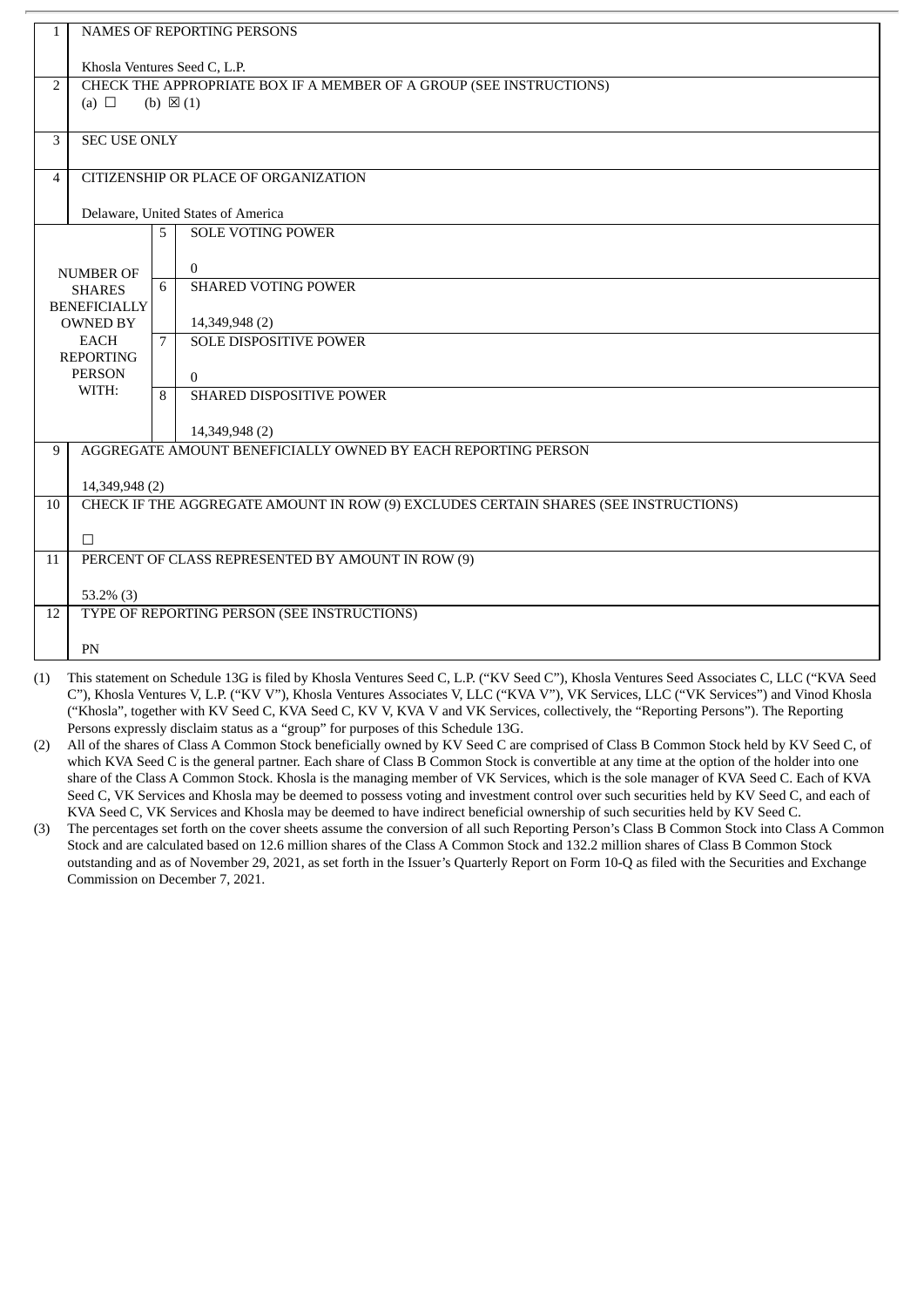| $\mathbf{1}$   | <b>NAMES OF REPORTING PERSONS</b>                                                                        |   |                                                                                                                                                |  |  |  |
|----------------|----------------------------------------------------------------------------------------------------------|---|------------------------------------------------------------------------------------------------------------------------------------------------|--|--|--|
|                | Khosla Ventures Seed Associates C, LLC                                                                   |   |                                                                                                                                                |  |  |  |
| $\overline{2}$ | CHECK THE APPROPRIATE BOX IF A MEMBER OF A GROUP (SEE INSTRUCTIONS)<br>(a) $\Box$<br>(b) $\boxtimes$ (1) |   |                                                                                                                                                |  |  |  |
|                |                                                                                                          |   |                                                                                                                                                |  |  |  |
| 3              | <b>SEC USE ONLY</b>                                                                                      |   |                                                                                                                                                |  |  |  |
| $\overline{4}$ | CITIZENSHIP OR PLACE OF ORGANIZATION                                                                     |   |                                                                                                                                                |  |  |  |
|                |                                                                                                          |   | Delaware, United States of America                                                                                                             |  |  |  |
|                |                                                                                                          | 5 | <b>SOLE VOTING POWER</b>                                                                                                                       |  |  |  |
|                | <b>NUMBER OF</b>                                                                                         |   | $\mathbf{0}$                                                                                                                                   |  |  |  |
|                | <b>SHARES</b>                                                                                            | 6 | <b>SHARED VOTING POWER</b>                                                                                                                     |  |  |  |
|                | <b>BENEFICIALLY</b><br><b>OWNED BY</b>                                                                   |   | 14, 349, 948 (2)                                                                                                                               |  |  |  |
|                | <b>EACH</b><br><b>REPORTING</b>                                                                          |   | <b>SOLE DISPOSITIVE POWER</b>                                                                                                                  |  |  |  |
|                | <b>PERSON</b>                                                                                            |   | $\Omega$                                                                                                                                       |  |  |  |
|                | WITH:                                                                                                    |   | SHARED DISPOSITIVE POWER                                                                                                                       |  |  |  |
|                |                                                                                                          |   | 14,349,948 (2)                                                                                                                                 |  |  |  |
| 9              |                                                                                                          |   | AGGREGATE AMOUNT BENEFICIALLY OWNED BY EACH REPORTING PERSON                                                                                   |  |  |  |
|                | 14,349,948 (2)                                                                                           |   |                                                                                                                                                |  |  |  |
| 10             |                                                                                                          |   | CHECK IF THE AGGREGATE AMOUNT IN ROW (9) EXCLUDES CERTAIN SHARES (SEE INSTRUCTIONS)                                                            |  |  |  |
|                | $\Box$                                                                                                   |   |                                                                                                                                                |  |  |  |
| 11             | PERCENT OF CLASS REPRESENTED BY AMOUNT IN ROW (9)                                                        |   |                                                                                                                                                |  |  |  |
|                | $53.2\%$ (3)                                                                                             |   |                                                                                                                                                |  |  |  |
| 12             |                                                                                                          |   | TYPE OF REPORTING PERSON (SEE INSTRUCTIONS)                                                                                                    |  |  |  |
|                | 0 <sub>0</sub>                                                                                           |   |                                                                                                                                                |  |  |  |
| (1)            |                                                                                                          |   | This statement on Schedule 13G is filed by the Reporting Persons. The Reporting Persons expressly disclaim status as a "group" for purposes of |  |  |  |

this Schedule 13G.

(2) All of the shares of Class A Common Stock beneficially owned by KVA Seed C are comprised of Class B Common Stock held by KV Seed C, of which KVA Seed C is the general partner. Each share of Class B Common Stock is convertible at any time at the option of the holder into one share of the Class A Common Stock. Khosla is the managing member of VK Services, which is the sole manager of KVA Seed C. Each of KVA Seed C, VK Services and Khosla may be deemed to possess voting and investment control over such securities held by KV Seed C, and each of KVA Seed C, VK Services and Khosla may be deemed to have indirect beneficial ownership of such securities held by KV Seed C.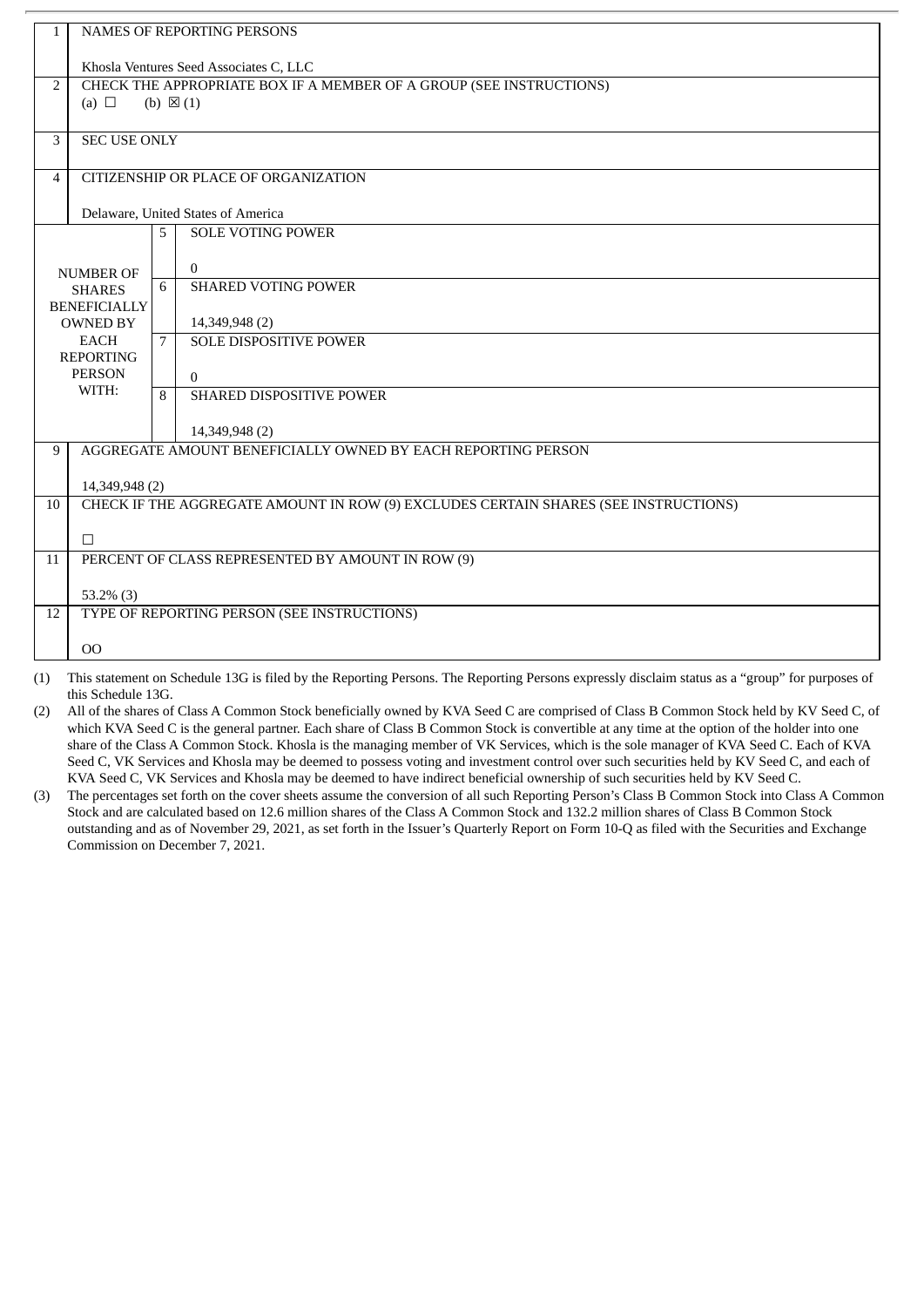| $\mathbf{1}$   | NAMES OF REPORTING PERSONS                                                                               |   |                                                                                                                                                    |  |  |  |  |
|----------------|----------------------------------------------------------------------------------------------------------|---|----------------------------------------------------------------------------------------------------------------------------------------------------|--|--|--|--|
|                | Khosla Ventures V, L.P.                                                                                  |   |                                                                                                                                                    |  |  |  |  |
| 2              | CHECK THE APPROPRIATE BOX IF A MEMBER OF A GROUP (SEE INSTRUCTIONS)<br>(a) $\Box$<br>(b) $\boxtimes$ (1) |   |                                                                                                                                                    |  |  |  |  |
|                |                                                                                                          |   |                                                                                                                                                    |  |  |  |  |
| 3              | <b>SEC USE ONLY</b>                                                                                      |   |                                                                                                                                                    |  |  |  |  |
| $\overline{4}$ | CITIZENSHIP OR PLACE OF ORGANIZATION                                                                     |   |                                                                                                                                                    |  |  |  |  |
|                | Delaware, United States of America                                                                       |   |                                                                                                                                                    |  |  |  |  |
|                |                                                                                                          | 5 | <b>SOLE VOTING POWER</b>                                                                                                                           |  |  |  |  |
|                | <b>NUMBER OF</b>                                                                                         |   | $\overline{0}$                                                                                                                                     |  |  |  |  |
|                | <b>SHARES</b>                                                                                            | 6 | <b>SHARED VOTING POWER</b>                                                                                                                         |  |  |  |  |
|                | <b>BENEFICIALLY</b><br><b>OWNED BY</b>                                                                   |   | 4,678,372 (2)                                                                                                                                      |  |  |  |  |
|                | <b>EACH</b>                                                                                              |   | <b>SOLE DISPOSITIVE POWER</b>                                                                                                                      |  |  |  |  |
|                | <b>REPORTING</b><br><b>PERSON</b>                                                                        |   | $\theta$                                                                                                                                           |  |  |  |  |
|                | WITH:                                                                                                    |   | SHARED DISPOSITIVE POWER                                                                                                                           |  |  |  |  |
|                | 4,678,372 (2)                                                                                            |   |                                                                                                                                                    |  |  |  |  |
| 9              | AGGREGATE AMOUNT BENEFICIALLY OWNED BY EACH REPORTING PERSON                                             |   |                                                                                                                                                    |  |  |  |  |
|                | 4,678,372 (2)                                                                                            |   |                                                                                                                                                    |  |  |  |  |
| 10             |                                                                                                          |   | CHECK IF THE AGGREGATE AMOUNT IN ROW (9) EXCLUDES CERTAIN SHARES (SEE INSTRUCTIONS)                                                                |  |  |  |  |
|                | п                                                                                                        |   |                                                                                                                                                    |  |  |  |  |
| 11             | PERCENT OF CLASS REPRESENTED BY AMOUNT IN ROW (9)                                                        |   |                                                                                                                                                    |  |  |  |  |
|                | $27.1\%$ (3)                                                                                             |   |                                                                                                                                                    |  |  |  |  |
| 12             |                                                                                                          |   | TYPE OF REPORTING PERSON (SEE INSTRUCTIONS)                                                                                                        |  |  |  |  |
|                | PN                                                                                                       |   |                                                                                                                                                    |  |  |  |  |
|                |                                                                                                          |   | (1) This statement on Schedule 13G is filed by the Reporting Persons. The Reporting Persons expressly disclaim status as a "group" for purposes of |  |  |  |  |

(2) All of the shares of Class A Common Stock beneficially owned by KV V are comprised of Class B Common Stock held by KV V, of which KVA V is the general partner. Each share of Class B Common Stock is convertible at any time at the option of the holder into one share of the Class A Common Stock. Khosla is the managing member of VK Services, which is the sole manager of KVA V. Each of KVA V, VK Services and Khosla may be deemed to possess voting and investment control over such securities held by KV V, and each of KVA V, VK Services, and Khosla may be deemed to have indirect beneficial ownership of such securities held by KV V,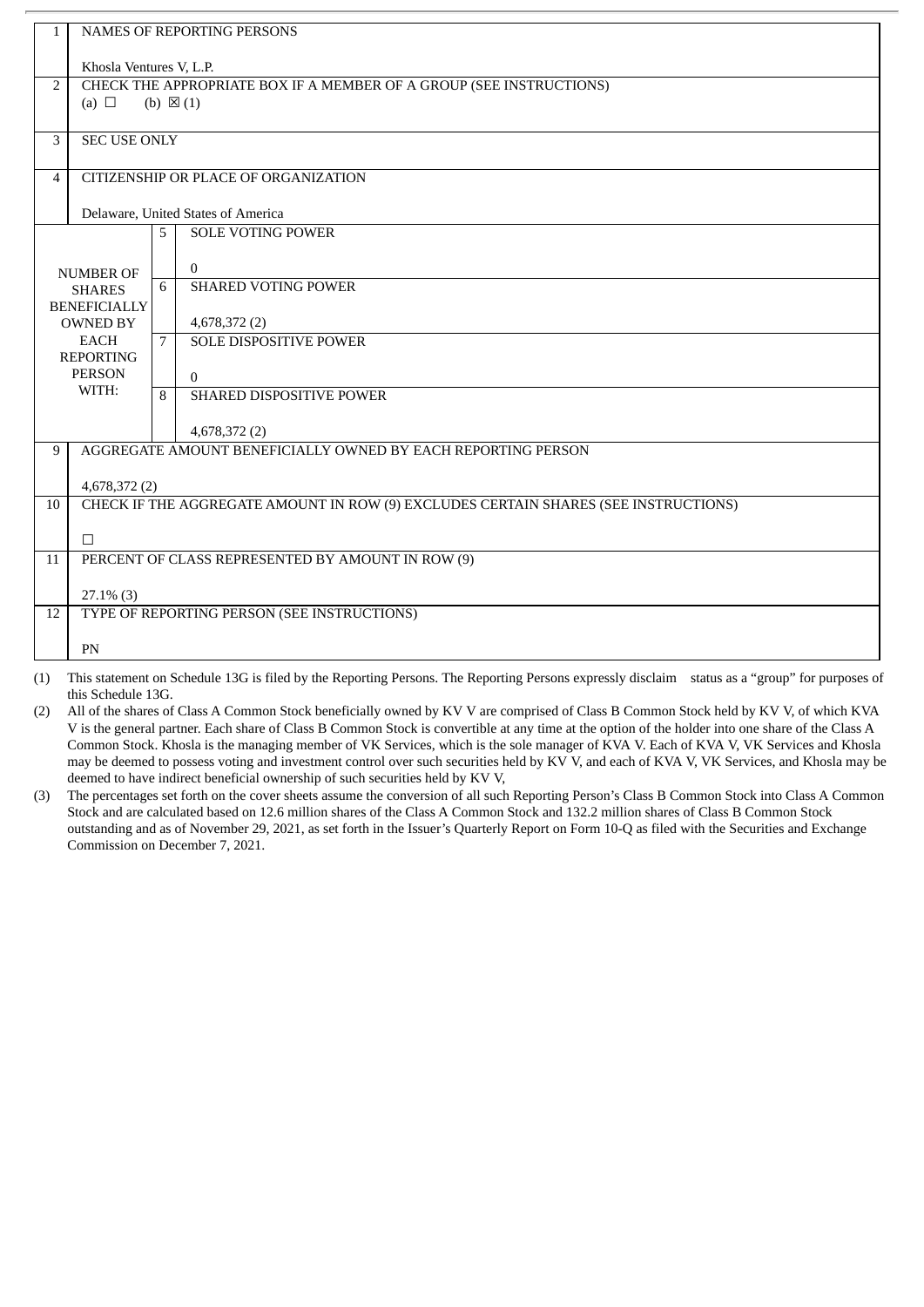| $\mathbf{1}$   | NAMES OF REPORTING PERSONS                                          |   |                                                                                                                                                    |  |  |  |  |  |
|----------------|---------------------------------------------------------------------|---|----------------------------------------------------------------------------------------------------------------------------------------------------|--|--|--|--|--|
|                | Khosla Ventures Associates V, LLC                                   |   |                                                                                                                                                    |  |  |  |  |  |
| 2              | CHECK THE APPROPRIATE BOX IF A MEMBER OF A GROUP (SEE INSTRUCTIONS) |   |                                                                                                                                                    |  |  |  |  |  |
|                | (a) $\Box$<br>(b) $\boxtimes$ (1)                                   |   |                                                                                                                                                    |  |  |  |  |  |
| 3              | <b>SEC USE ONLY</b>                                                 |   |                                                                                                                                                    |  |  |  |  |  |
| $\overline{4}$ | CITIZENSHIP OR PLACE OF ORGANIZATION                                |   |                                                                                                                                                    |  |  |  |  |  |
|                | Delaware, United States of America                                  |   |                                                                                                                                                    |  |  |  |  |  |
|                |                                                                     | 5 | <b>SOLE VOTING POWER</b>                                                                                                                           |  |  |  |  |  |
|                | <b>NUMBER OF</b>                                                    |   | $\overline{0}$                                                                                                                                     |  |  |  |  |  |
|                | <b>SHARES</b>                                                       |   | <b>SHARED VOTING POWER</b>                                                                                                                         |  |  |  |  |  |
|                | <b>BENEFICIALLY</b><br><b>OWNED BY</b>                              |   | 4,678,372 (2)                                                                                                                                      |  |  |  |  |  |
|                | <b>EACH</b><br><b>REPORTING</b>                                     |   | <b>SOLE DISPOSITIVE POWER</b>                                                                                                                      |  |  |  |  |  |
|                | <b>PERSON</b>                                                       |   | $\theta$                                                                                                                                           |  |  |  |  |  |
| WITH:          |                                                                     | 8 | SHARED DISPOSITIVE POWER                                                                                                                           |  |  |  |  |  |
|                | 4,678,372 (2)                                                       |   |                                                                                                                                                    |  |  |  |  |  |
| 9              |                                                                     |   | AGGREGATE AMOUNT BENEFICIALLY OWNED BY EACH REPORTING PERSON                                                                                       |  |  |  |  |  |
|                | 4,678,372 (2)                                                       |   |                                                                                                                                                    |  |  |  |  |  |
| 10             |                                                                     |   | CHECK IF THE AGGREGATE AMOUNT IN ROW (9) EXCLUDES CERTAIN SHARES (SEE INSTRUCTIONS)                                                                |  |  |  |  |  |
|                | п                                                                   |   |                                                                                                                                                    |  |  |  |  |  |
| 11             | PERCENT OF CLASS REPRESENTED BY AMOUNT IN ROW (9)                   |   |                                                                                                                                                    |  |  |  |  |  |
|                | $27.1\%$ (3)                                                        |   |                                                                                                                                                    |  |  |  |  |  |
| 12             |                                                                     |   | TYPE OF REPORTING PERSON (SEE INSTRUCTIONS)                                                                                                        |  |  |  |  |  |
|                | 0 <sup>0</sup>                                                      |   |                                                                                                                                                    |  |  |  |  |  |
|                |                                                                     |   | (1) This statement on Schedule 13G is filed by the Reporting Persons. The Reporting Persons expressly disclaim status as a "group" for purposes of |  |  |  |  |  |

(2) All of the shares of Class A Common Stock beneficially owned by KVA V are comprised of Class B Common Stock held by KV V, of which KVA V is the general partner. Each share of Class B Common Stock is convertible at any time at the option of the holder into one share of Class A Common Stock. Khosla is the managing member of VK Services, which is the sole manager of KVA V. Each of KVA V, VK Services and Khosla may be deemed to possess voting and investment control over such securities held by KV V, and each of KVA V, VK Services, and Khosla may be deemed to have indirect beneficial ownership of such securities held by KV V.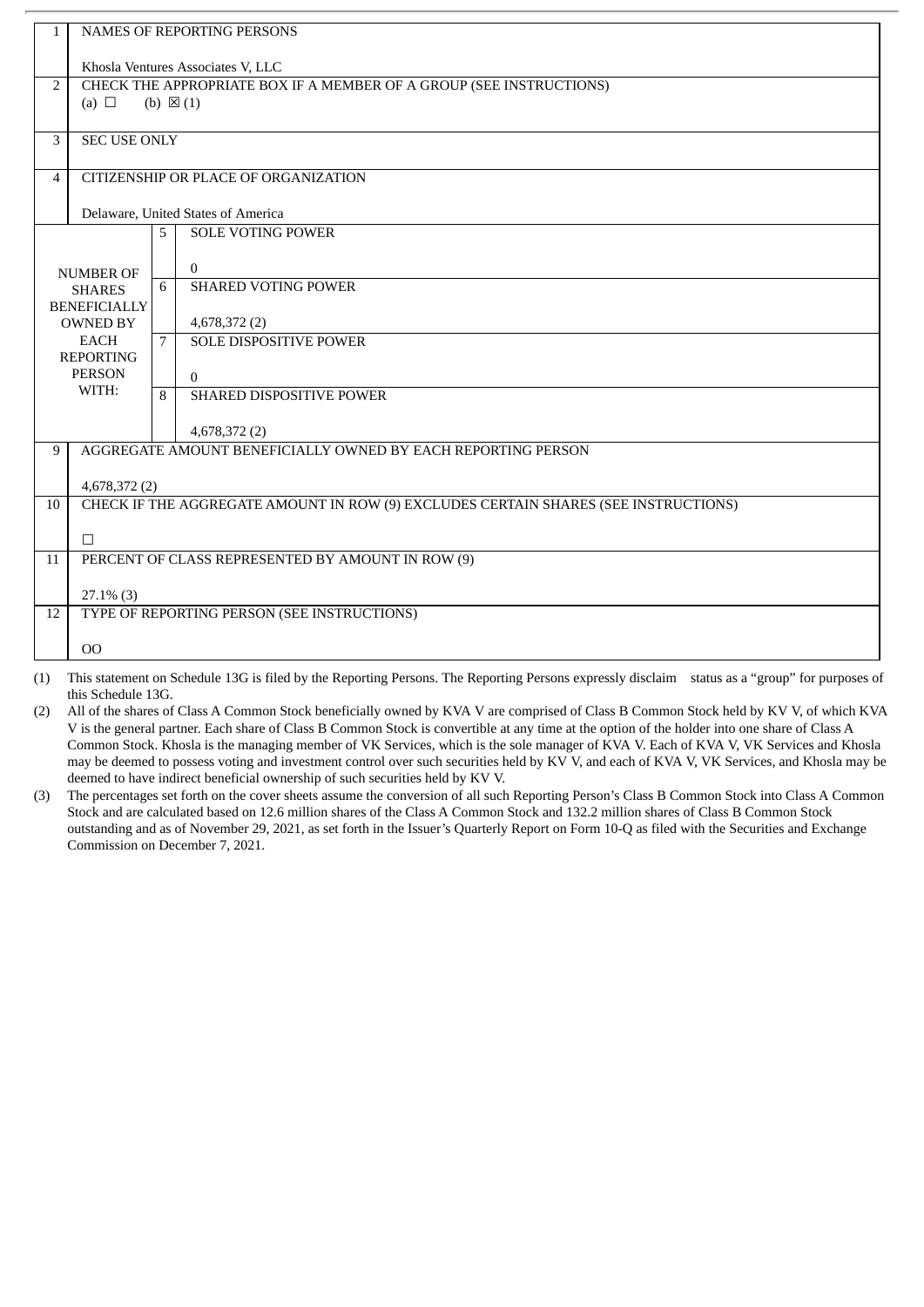| $\mathbf{1}$   |                                                                                                          | NAMES OF REPORTING PERSONS                                                                                                                         |  |  |  |  |
|----------------|----------------------------------------------------------------------------------------------------------|----------------------------------------------------------------------------------------------------------------------------------------------------|--|--|--|--|
|                | VK Services, LLC                                                                                         |                                                                                                                                                    |  |  |  |  |
| $\overline{2}$ | CHECK THE APPROPRIATE BOX IF A MEMBER OF A GROUP (SEE INSTRUCTIONS)<br>(a) $\Box$<br>(b) $\boxtimes$ (1) |                                                                                                                                                    |  |  |  |  |
| 3              | <b>SEC USE ONLY</b>                                                                                      |                                                                                                                                                    |  |  |  |  |
| 4              | CITIZENSHIP OR PLACE OF ORGANIZATION                                                                     |                                                                                                                                                    |  |  |  |  |
|                | Delaware, United States of America                                                                       |                                                                                                                                                    |  |  |  |  |
|                |                                                                                                          | <b>SOLE VOTING POWER</b><br>5                                                                                                                      |  |  |  |  |
|                | <b>NUMBER OF</b>                                                                                         | $\theta$                                                                                                                                           |  |  |  |  |
|                | <b>SHARES</b>                                                                                            | <b>SHARED VOTING POWER</b><br>6                                                                                                                    |  |  |  |  |
|                | <b>BENEFICIALLY</b><br><b>OWNED BY</b>                                                                   | 19,028,320 (2)                                                                                                                                     |  |  |  |  |
|                | <b>EACH</b><br><b>REPORTING</b>                                                                          | <b>SOLE DISPOSITIVE POWER</b><br>7                                                                                                                 |  |  |  |  |
|                | <b>PERSON</b>                                                                                            | $\overline{0}$                                                                                                                                     |  |  |  |  |
|                | WITH:                                                                                                    | SHARED DISPOSITIVE POWER<br>8                                                                                                                      |  |  |  |  |
|                |                                                                                                          | 19,028,320 (2)                                                                                                                                     |  |  |  |  |
| 9              |                                                                                                          | AGGREGATE AMOUNT BENEFICIALLY OWNED BY EACH REPORTING PERSON                                                                                       |  |  |  |  |
|                | 19,028,320 (2)                                                                                           |                                                                                                                                                    |  |  |  |  |
| 10             |                                                                                                          | CHECK IF THE AGGREGATE AMOUNT IN ROW (9) EXCLUDES CERTAIN SHARES (SEE INSTRUCTIONS)                                                                |  |  |  |  |
|                | П                                                                                                        |                                                                                                                                                    |  |  |  |  |
| 11             | PERCENT OF CLASS REPRESENTED BY AMOUNT IN ROW (9)                                                        |                                                                                                                                                    |  |  |  |  |
|                | $60.2\%$ (3)                                                                                             |                                                                                                                                                    |  |  |  |  |
| 12             |                                                                                                          | TYPE OF REPORTING PERSON (SEE INSTRUCTIONS)                                                                                                        |  |  |  |  |
|                | 00                                                                                                       |                                                                                                                                                    |  |  |  |  |
|                |                                                                                                          | (1) This statement on Schodule 12C is filed by the Penerting Dessens. The Penerting Dessens expressly disclaim status as a "group" for purposes of |  |  |  |  |

(2) All of the shares of Class A Common Stock beneficially owned by VK Services are comprised of Class B Common Stock held by KV Seed C and KV V. KVA Seed C is the general partner of KV Seed C and KVA V is the general partner of KV V. Each share of Class B Common Stock is convertible at any time at the option of the holder into one share of Class A Common Stock. Khosla is the managing member of VK Services, which is the sole manager of KVA Seed C. Each of KVA Seed C, VK Services and Khosla may be deemed to possess voting and investment control over such securities held by KV Seed C, and each of KVA Seed C, VK Services and Khosla may be deemed to have indirect beneficial ownership of such securities held by KV Seed C. Khosla is the managing member of VK Services, which is the sole manager of KVA V. Each of KVA V, VK Services and Khosla may be deemed to possess voting and investment control over such securities held by KV V, and each of KVA V, VK Services, and Khosla may be deemed to have indirect beneficial ownership of such securities held by KV V. VK Services holds no shares of the Issuer directly.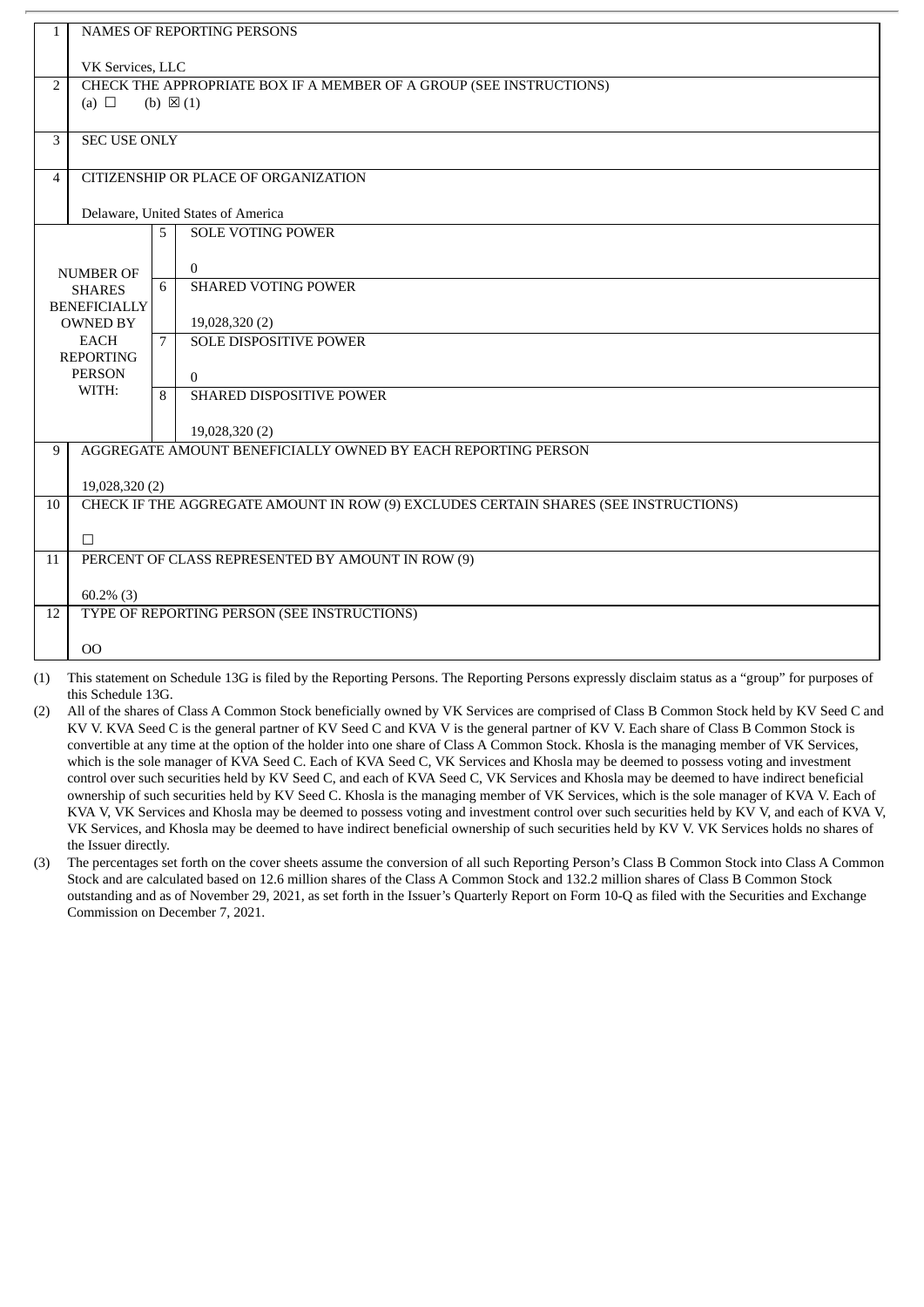| 1                |                                                                                     |                                                                                                                                                     |  |  |  |  |  |
|------------------|-------------------------------------------------------------------------------------|-----------------------------------------------------------------------------------------------------------------------------------------------------|--|--|--|--|--|
|                  | <b>NAMES OF REPORTING PERSONS</b>                                                   |                                                                                                                                                     |  |  |  |  |  |
|                  | Vinod Khosla                                                                        |                                                                                                                                                     |  |  |  |  |  |
| $\overline{2}$   | CHECK THE APPROPRIATE BOX IF A MEMBER OF A GROUP (SEE INSTRUCTIONS)                 |                                                                                                                                                     |  |  |  |  |  |
|                  | (a) $\Box$<br>(b) $\boxtimes$ (1)                                                   |                                                                                                                                                     |  |  |  |  |  |
|                  |                                                                                     |                                                                                                                                                     |  |  |  |  |  |
| 3                | <b>SEC USE ONLY</b>                                                                 |                                                                                                                                                     |  |  |  |  |  |
|                  |                                                                                     |                                                                                                                                                     |  |  |  |  |  |
| 4                |                                                                                     | CITIZENSHIP OR PLACE OF ORGANIZATION                                                                                                                |  |  |  |  |  |
|                  |                                                                                     |                                                                                                                                                     |  |  |  |  |  |
|                  | <b>United States of America</b>                                                     |                                                                                                                                                     |  |  |  |  |  |
|                  |                                                                                     | <b>SOLE VOTING POWER</b><br>5                                                                                                                       |  |  |  |  |  |
|                  |                                                                                     | $\overline{0}$                                                                                                                                      |  |  |  |  |  |
|                  | <b>NUMBER OF</b>                                                                    | <b>SHARED VOTING POWER</b><br>6                                                                                                                     |  |  |  |  |  |
|                  | <b>SHARES</b><br><b>BENEFICIALLY</b>                                                |                                                                                                                                                     |  |  |  |  |  |
|                  | <b>OWNED BY</b>                                                                     | 19,028,320 (2)                                                                                                                                      |  |  |  |  |  |
|                  | <b>EACH</b>                                                                         | <b>SOLE DISPOSITIVE POWER</b><br>7                                                                                                                  |  |  |  |  |  |
| <b>REPORTING</b> |                                                                                     |                                                                                                                                                     |  |  |  |  |  |
|                  | <b>PERSON</b>                                                                       | $\Omega$                                                                                                                                            |  |  |  |  |  |
| WITH:            |                                                                                     | SHARED DISPOSITIVE POWER<br>8                                                                                                                       |  |  |  |  |  |
|                  |                                                                                     |                                                                                                                                                     |  |  |  |  |  |
|                  |                                                                                     | 19,028,320 (2)                                                                                                                                      |  |  |  |  |  |
| 9                |                                                                                     | AGGREGATE AMOUNT BENEFICIALLY OWNED BY EACH REPORTING PERSON                                                                                        |  |  |  |  |  |
|                  |                                                                                     |                                                                                                                                                     |  |  |  |  |  |
|                  | 19,028,320 (2)                                                                      |                                                                                                                                                     |  |  |  |  |  |
| 10               | CHECK IF THE AGGREGATE AMOUNT IN ROW (9) EXCLUDES CERTAIN SHARES (SEE INSTRUCTIONS) |                                                                                                                                                     |  |  |  |  |  |
|                  | П                                                                                   |                                                                                                                                                     |  |  |  |  |  |
| 11               | PERCENT OF CLASS REPRESENTED BY AMOUNT IN ROW (9)                                   |                                                                                                                                                     |  |  |  |  |  |
|                  |                                                                                     |                                                                                                                                                     |  |  |  |  |  |
|                  | $60.2\%$ (3)                                                                        |                                                                                                                                                     |  |  |  |  |  |
| 12               | TYPE OF REPORTING PERSON (SEE INSTRUCTIONS)                                         |                                                                                                                                                     |  |  |  |  |  |
|                  |                                                                                     |                                                                                                                                                     |  |  |  |  |  |
|                  | IN                                                                                  |                                                                                                                                                     |  |  |  |  |  |
|                  |                                                                                     | (1) This statement on Schodule 12C is filed by the Departing Dessens. The Departing Dessense expressly discloim status as a "group" for purposes of |  |  |  |  |  |

(2) All of the shares of Class A Common Stock beneficially owned by Khosla are comprised of Class B Common Stock held by KV Seed C and KV V. KVA Seed C is the general partner of KV Seed C and KVA V is the general partner of KV V. Each share of Class B Common Stock is convertible at any time at the option of the holder into one share of Class A Common Stock. Khosla is the managing member of VK Services, which is the sole manager of KVA Seed C. Each of KVA Seed C, VK Services and Khosla may be deemed to possess voting and investment control over such securities held by KV Seed C, and each of KVA Seed C, VK Services, and Khosla may be deemed to have indirect beneficial ownership of such securities held by KV Seed C. Khosla is the managing member of VK Services, which is the sole manager of KVA V. Each of KVA V, VK Services and Khosla may be deemed to possess voting and investment control over such securities held by KV V, and each of KVA V, VK Services, and Khosla may be deemed to have indirect beneficial ownership of such securities held by KV V. Khosla holds no shares of the Issuer directly.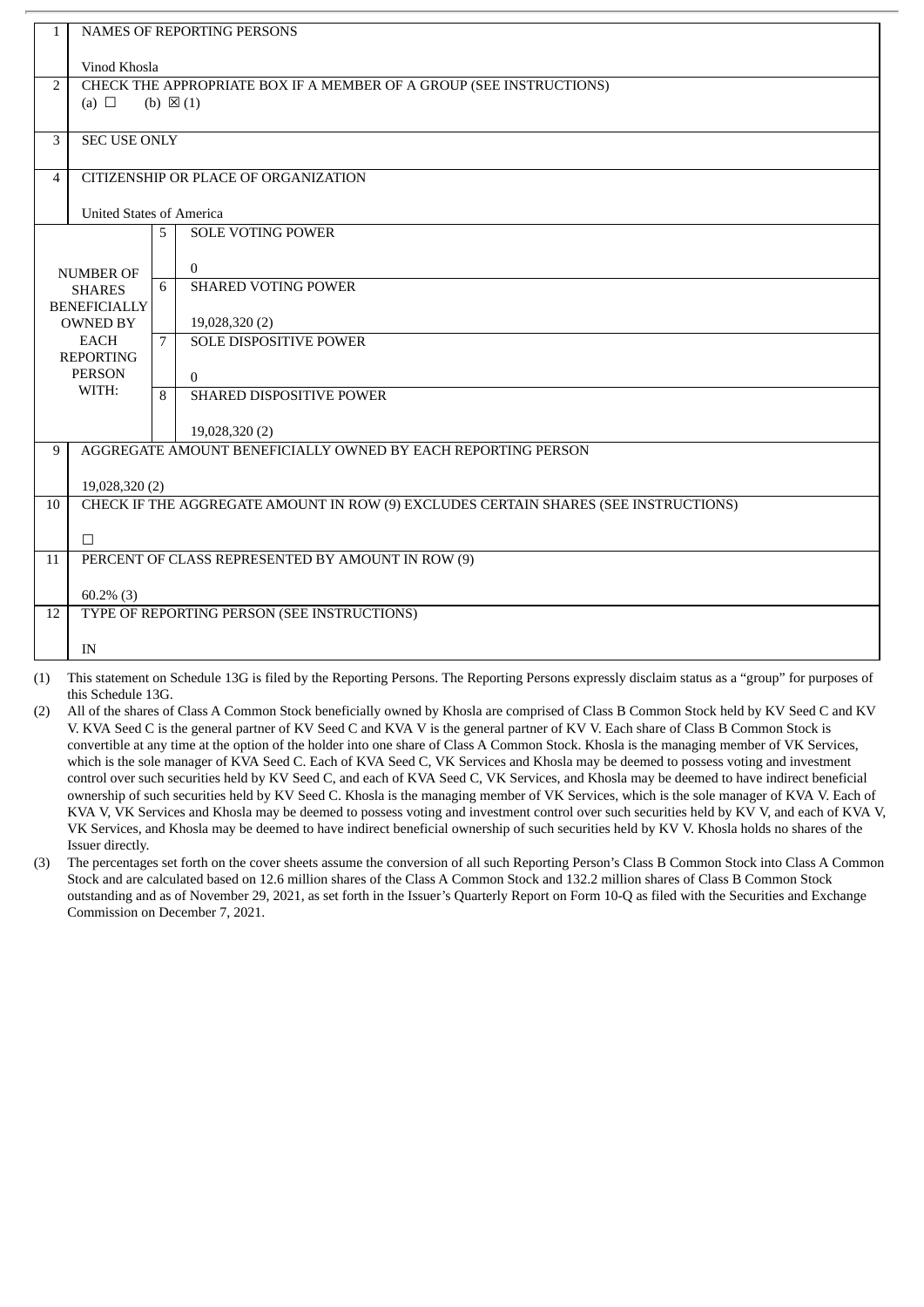### **Item 1(a). Name of Issuer:**

GitLab Inc.

### **Item 1(b). Address of Issuer's Principal Executive Officers:**

268 Bush Street #350 San Francisco, CA 94104

### **Item 2(a). Name of Person(s) Filing:**

Khosla Ventures Seed C, L.P. ("KV Seed C") Khosla Ventures Seed Associates C, LLC ("KVA Seed C") Khosla Ventures V, L.P. ("KV V") Khosla Ventures Associates V, LLC ("KVA V") VK Services, LLC ("VK Services") Vinod Khosla ("Khosla")

### **Item 2(b). Address of Principal Business Office:**

Khosla Ventures 2128 Sand Hill Road Menlo Park, California 94025

### **Item 2(c). Citizenship:**

### **Item 2(d). Title of Class of Securities:**

Class A Common Stock, par value \$0.0000025 per share.

### **Item 2(e). CUSIP Number:**

37637K108

# Item 3. If This Statement is Filed Pursuant to Rule 13d-1(b), or 13d-2(b) or (c), Check Whether the Person Filing is a:

Not applicable.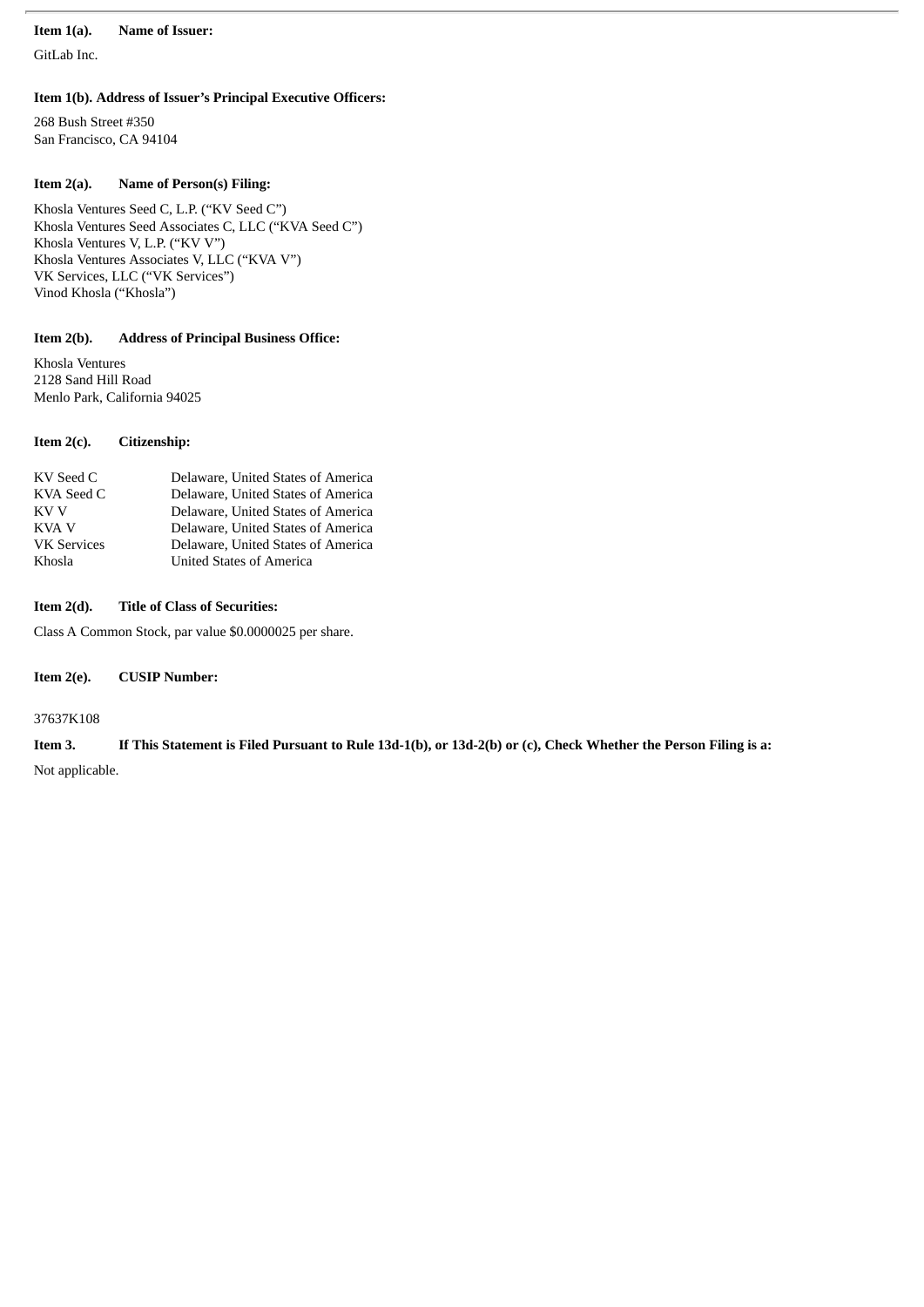### **Item 4(a). Amount Beneficially Owned:**

### **Item 4(b). Percent of Class:**

### **Item 4(c). Number of shares as to which such persons have:**

The following information with respect to the beneficial ownership of the Class A Common Stock by the Reporting Persons filing this statement on Schedule 13G is provided as of December 31, 2021:

| <b>Reporting</b><br>Persons (2) | <b>Shares Held</b><br><b>Directly</b> | Sole<br><b>Voting</b><br>Power | Shared<br><b>Voting</b><br>Power (1) | Sole<br><b>Dispositive</b><br>Power | Shared<br><b>Dispositive</b><br>Power (1) | Beneficial<br>Ownership<br>(1) | Percentage<br>of Class<br>(1, 3) |
|---------------------------------|---------------------------------------|--------------------------------|--------------------------------------|-------------------------------------|-------------------------------------------|--------------------------------|----------------------------------|
| KV Seed C                       | 14,349,948                            | 0                              | 14,349,948                           | $\bf{0}$                            | 14,349,948                                | 14,349,948                     | 53.2                             |
| KVA Seed C                      |                                       |                                | 14.349.948                           |                                     | 14.349.948                                | 14.349.948                     | 53.2                             |
| KV V                            | 4,678,372                             | 0                              | 4,678,372                            | 0                                   | 4,678,372                                 | 4,678,372                      | 27.1                             |
| KVA V                           |                                       |                                | 4,678,372                            |                                     | 4.678.372                                 | 4,678,372                      | 27.1                             |
| <b>VK Services</b>              | $\bf{0}$                              |                                | 19.028.320                           | 0                                   | 19.028.320                                | 19,028,320                     | 60.2                             |
| Khosla                          |                                       |                                | 19,028,320                           |                                     | 19.028.320                                | 19,028,320                     | 60.2                             |

- (1) Represents the number of shares of Class A Common Stock and the number of shares of Class A Common Stock issuable upon exercise of options, warrants and other convertible securities (including Class B Common Stock) that are exercisable or convertible within 60 days of the date of this statement on Schedule 13G currently beneficially owned by the Reporting Persons.
- (2) Khosla is the managing member of VK Services, which is the sole manager of KVA Seed C, which serves as the general partner of KV Seed C. Each of KVA Seed C, VK Services and Khosla may be deemed to possess voting and investment control over the securities held by KV Seed C, and each of KVA Seed C, VK Services and Khosla may be deemed to have indirect beneficial ownership of such securities held by KV Seed C. Khosla is the managing member of VK Services, which is the sole manager of KVA V, which serves as the general partner of KV V. Each of KVA V, VK Services and Khosla may be deemed to possess voting and investment control over such securities held by KV V, and each of KVA V, VK Services, and Khosla may be deemed to have indirect beneficial ownership of such securities held by KV V.
- (3) The percentages set forth on the cover sheets assume the conversion of all such Reporting Person's Class B Common Stock into Class A Common Stock and are calculated based on 12.6 million shares of the Class A Common Stock and 132.2 million shares of Class B Common Stock outstanding and as of November 29, 2021, as set forth in the Issuer's Quarterly Report on Form 10-Q as filed with the Securities and Exchange Commission on December 7, 2021.

### **Item 5. Ownership of Five Percent or Less of a Class:**

If this statement is being filed to report the fact that as of the date hereof, the Reporting Persons have ceased to be the beneficial owner of more than five percent of the class of securities, check the following:  $\Box$ 

### **Item 6. Ownership of More Than Five Percent on Behalf of Another Person:**

Not applicable.

### Item 7. Identification and Classification of the Subsidiary which Acquired the Security Being Reported on by the Parent Holding **Company:**

Not applicable.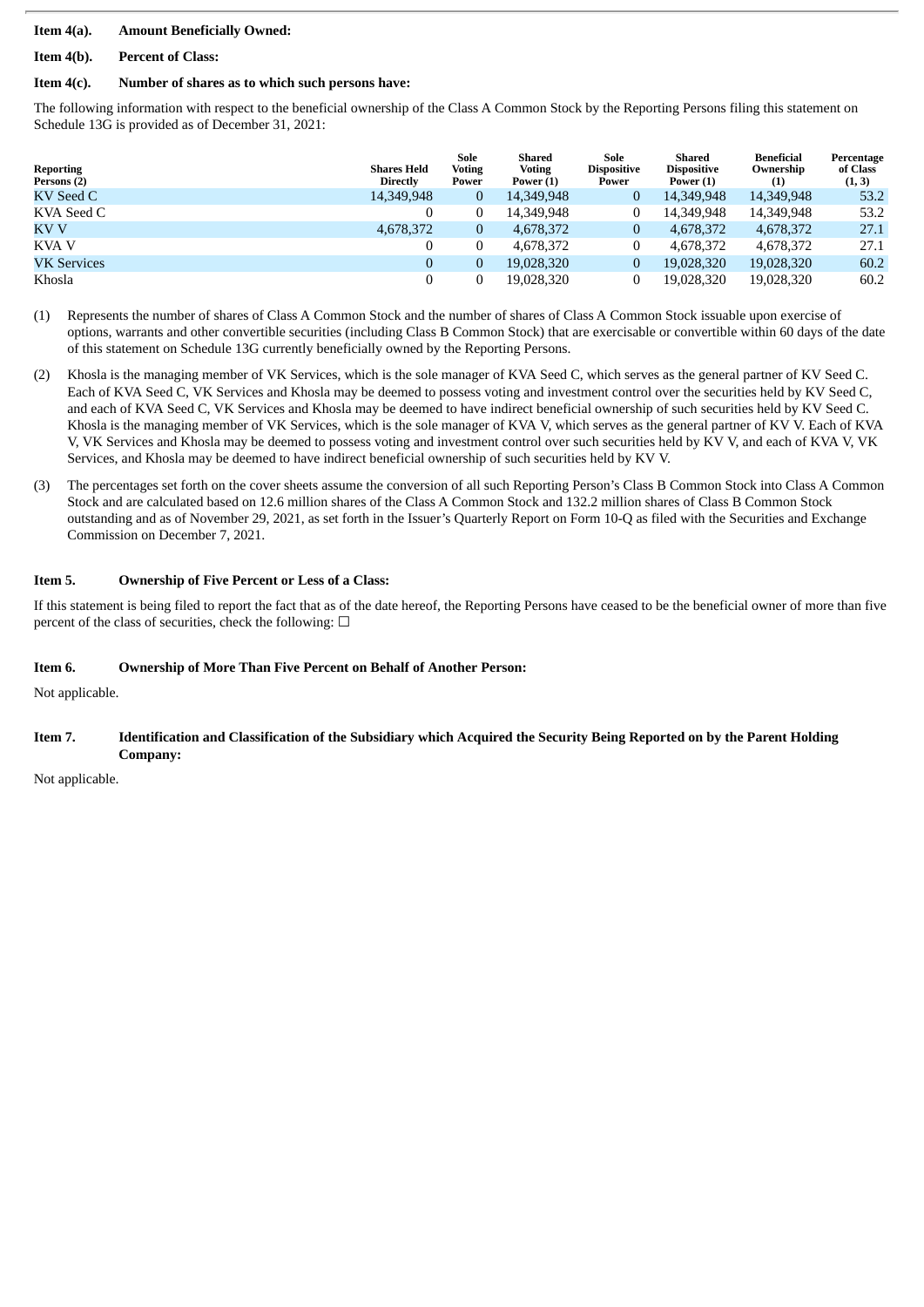### **Item 8. Identification and Classification of Members of the Group:**

Not applicable.

### **Item 9. Notice of Dissolution of Group:**

Not applicable.

### **Item 10. Certification:**

Not applicable.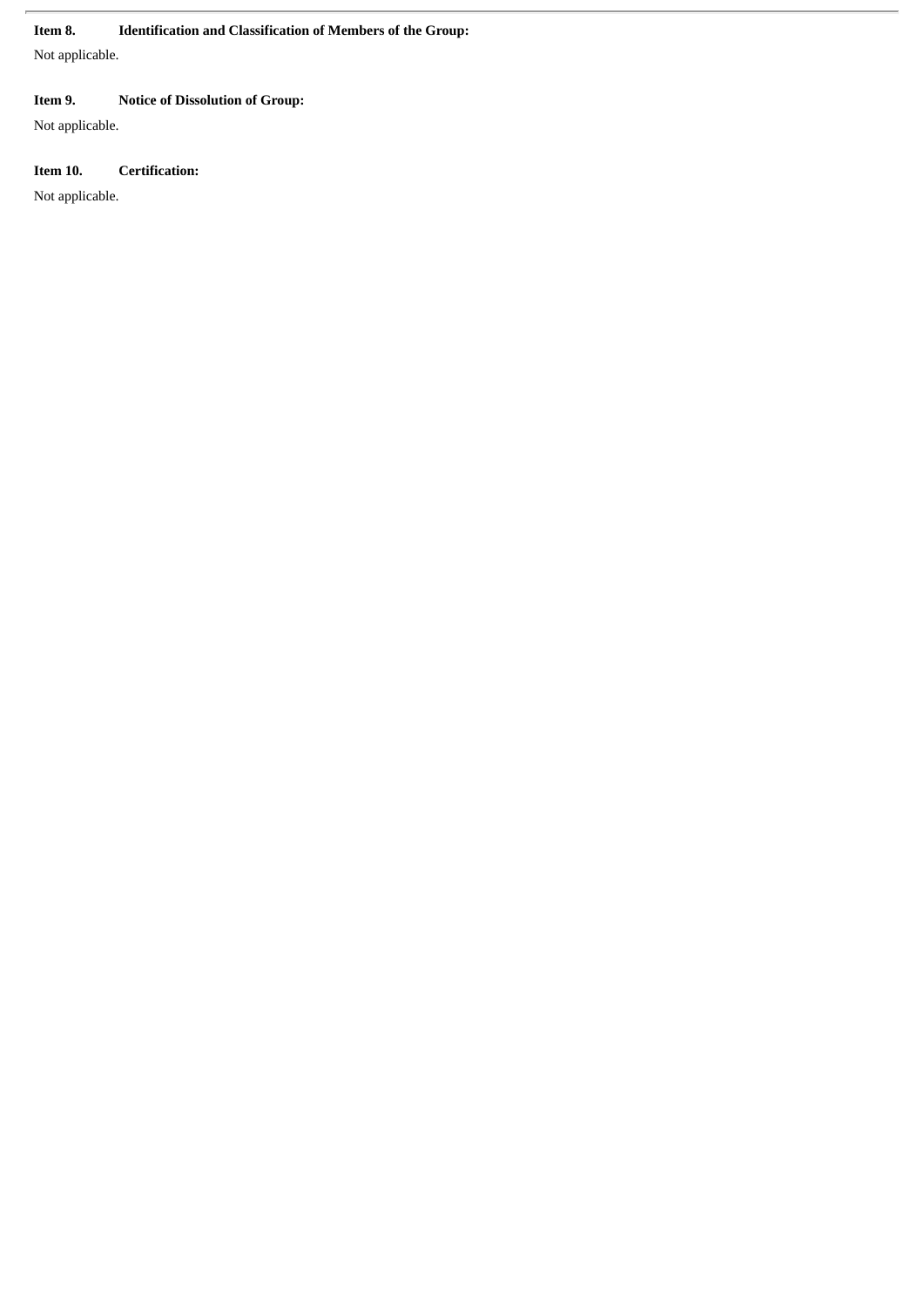### **SIGNATURES**

After reasonable inquiry and to the best of my knowledge and belief, I certify that the information set forth in this statement is true, complete and correct.

Dated: February 14, 2022

### **KHOSLA VENTURES SEED C, L.P.**

By: Khosla Ventures Seed Associates C, LLC, a Delaware limited liability company and general partner of Khosla Ventures Seed C, L.P.

By: /s/ Vinod Khosla

Vinod Khosla, Managing Member

### **KHOSLA VENTURES SEED ASSOCIATES C, LLC**

By: /s/ Vinod Khosla Vinod Khosla, Managing Member

### **KHOSLA VENTURES V, L.P.**

By: Khosla Ventures Associates V, LLC, a Delaware limited liability company and general partner of Khosla Ventures V, L.P.

By: /s/ Vinod Khosla Vinod Khosla, Managing Member

### **KHOSLA VENTURES ASSOCIATES V, LLC**

By: /s/ Vinod Khosla Vinod Khosla, Managing Member

### **VK SERVICES, LLC**

By: /s/ Vinod Khosla Vinod Khosla, Manager

By: /s/ Vinod Khosla Vinod Khosla

### **Exhibit(s):**

99.1: Joint Filing Statement